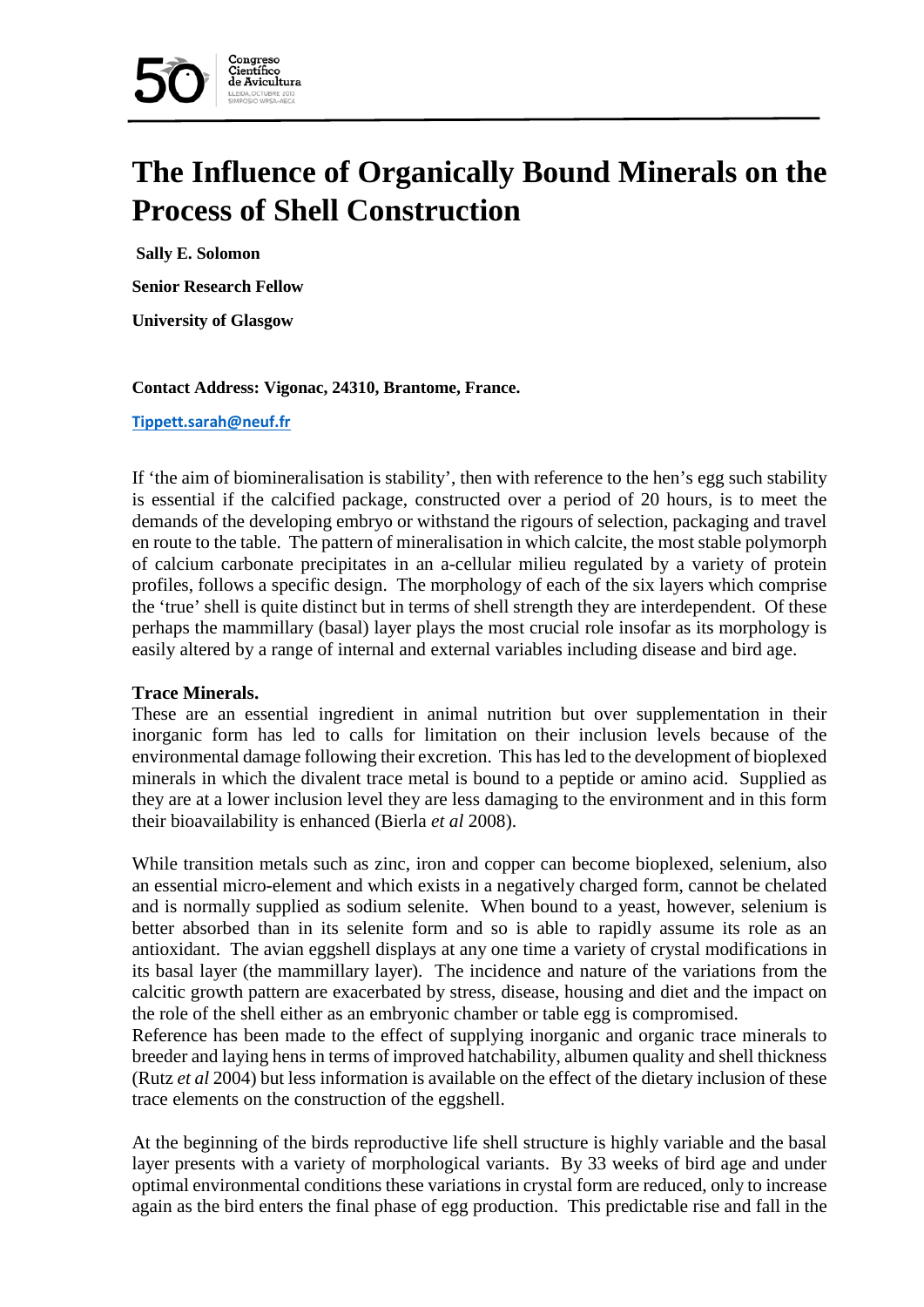

pattern of shell formation has strong financial implications for both the breeder and table egg and given its organic/inorganic complexity a range of dietary supplements have been used in an attempt to minimise the decline in quality at the end of lay.

This paper discusses the range of aberrant crystal forms observed in the shells of eggs from breeder and layer birds, and the changes observed in the construction of the shell following the use of organically bound minerals.

## **Materials and Methods**

In the breeder trial (a preliminary investigation) birds were housed in one shed and divided into two groups. In the control group selenium was supplied in a commercial diet as sodium selenite (0.3ppm). In the experimental group selenium (0.3ppm) was supplied in the diet as Sel-Plex (Alltech<sup>®</sup>).

Full details of the layer trial protocol are available in Solomon and Bain (2012)

## **Results.**

In both trials no differences were observed in the structure of the eggshells until after midlay. Prior to this point the mammillary layer in all shells displayed a variety of irregular crystal forms including rhombohedral calcite, spherical calcite and aragonite. These forms were not attached to the membrane fibres. In the breeder trial, following mid-lay, the shells of the birds on the experimental diet were structurally sound, the incidence of aberrant forms was reduced and the number of mammillae per unit area had increased. In the layer trial the basal layer of the shells on all treatments presented with the same range of crystal irregularities prior to 40-45 weeks of age. Following mid-lay the mammillary layer of the eggs laid by the birds on the SelPlex and Bioplex diet were characterised by the high incidence of confluence i.e. the early lateral fusion of adjacent mammillae, firmly bonded to the membrane fibres.

## **Discussion**

In terms of its role as an embryonic chamber the shell is required to provide calcium and other trace minerals for the developing chick, a process which by thinning the shell also assists in the pipping mechanism. Its construction must also afford mechanical protection and facilitate gas exchange. The process of calcium uptake by the chick is effected through the solubilisation of the bond between the organic core of the mammillary body and its calcium reserve assembly (Terepka, 1963).

In its capacity as a table egg, toughness and protection against the ingress of microorganisms are possibly the two most important functions. There is no doubt that calcium is the dominant macro-element in the shell and that a diet deficient in calcium will manifest itself in a variety of ways ranging from skeletal compromise to shell quality issues – but a diet deficient in trace minerals can also impact on the growth and metabolism of the animal and so influence productivity.

Magnesium deficiency was shown by Leach and Gross (1982) to cause a decrease in egg production and eggshell thickness. Their investigation of shell structure concluded that the large irregular mammillary knobs observed in these shells were caused by fusion of smaller forms during the early stages of calcification. Mabe *et al* (2003) investigated the use of organic/inorganic sources of manganese, copper and zinc and demonstrated that while there was a treatment effect in the eggs of layer birds over 60 weeks of age with regard to